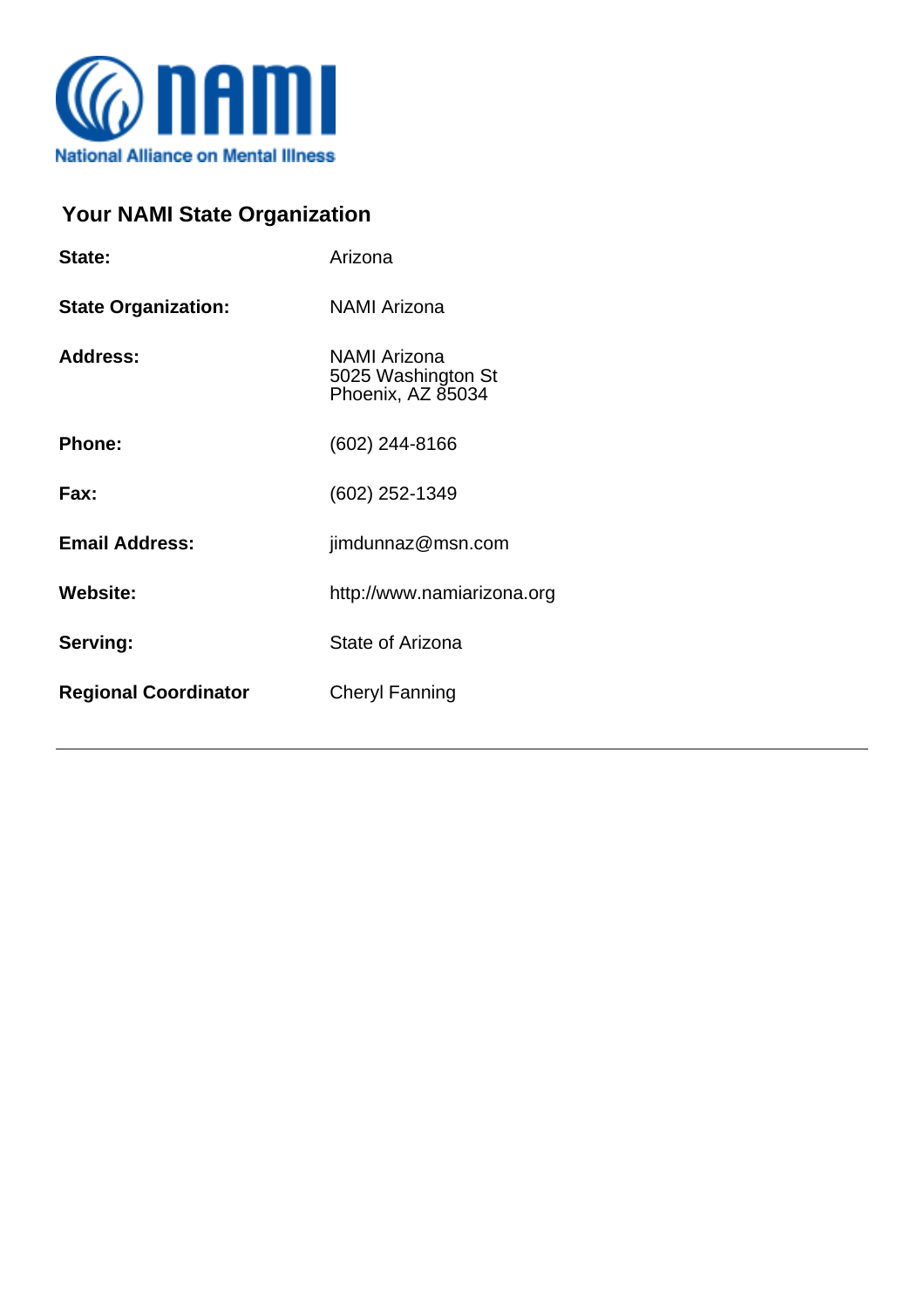| <b>Affiliate Name</b>                     | <b>Contact Info</b>   |                                                                                        |
|-------------------------------------------|-----------------------|----------------------------------------------------------------------------------------|
| <b>NAMI Flagstaff</b>                     | Address:              | <b>NAMI Flagstaff</b><br>PO Box 30673<br>Flagstaff, AZ 86003-0673                      |
|                                           | Phone:                | (928) 214-2218                                                                         |
|                                           | <b>Email Address:</b> | flagnami@gmail.com                                                                     |
|                                           | Website:              | http://www.namiflagstaff.org                                                           |
|                                           | Serving:              | Flagstaff, Williams                                                                    |
| <b>NAMI Havasu</b>                        | Phone:                | (928) 680-7428                                                                         |
| <b>NAMI Payson</b>                        | Address:              | <b>NAMI Payson</b><br>PO Box 364<br>Payson, AZ 85547-0364                              |
|                                           | Phone:                | (928) 301-9140                                                                         |
|                                           | Email Address:        | namipayson@yahoo.com                                                                   |
|                                           | Website:              | http://www.NAMIPayson.org                                                              |
|                                           | Serving:              | <b>Gila County</b>                                                                     |
| <b>NAMI Pinal Central</b>                 | Address:              | <b>NAMI Pinal Central</b><br>3640 La Paz Dr<br>Eloy, AZ 85131                          |
|                                           | Phone:                | (520) 414-7173                                                                         |
|                                           | Email Address:        | mary.lapaglia@gmail.com                                                                |
|                                           | Serving:              | Pinal County, Arizona                                                                  |
| <b>NAMI Southeastern Arizona</b> Address: |                       | <b>NAMI Southeastern Arizona</b><br>1838 Paseo San Luis<br>Sierra Vista, AZ 85635-4612 |
|                                           | Phone:                | (520) 508-3386                                                                         |
|                                           | Email Address:        | namiseazinfo@gmail.com                                                                 |
|                                           | Website:              | http://www.namiseaz.org                                                                |
|                                           | Serving:              | Cochise, Graham, Greenlee, and Santa<br>Cruz counties                                  |
| <b>NAMI Southern Arizona</b>              | Address:              | <b>NAMI Southern Arizona</b><br>6122 22nd St<br>Tucson, AZ 85711-5229                  |
|                                           | Phone:                | (520) 622-5582                                                                         |
|                                           | Email Address:        | namisa@namisa.org                                                                      |
|                                           | Website:              | http://www.NAMIsa.org                                                                  |
|                                           | Serving:              | Tucson Metro/Pima County, Arizona                                                      |